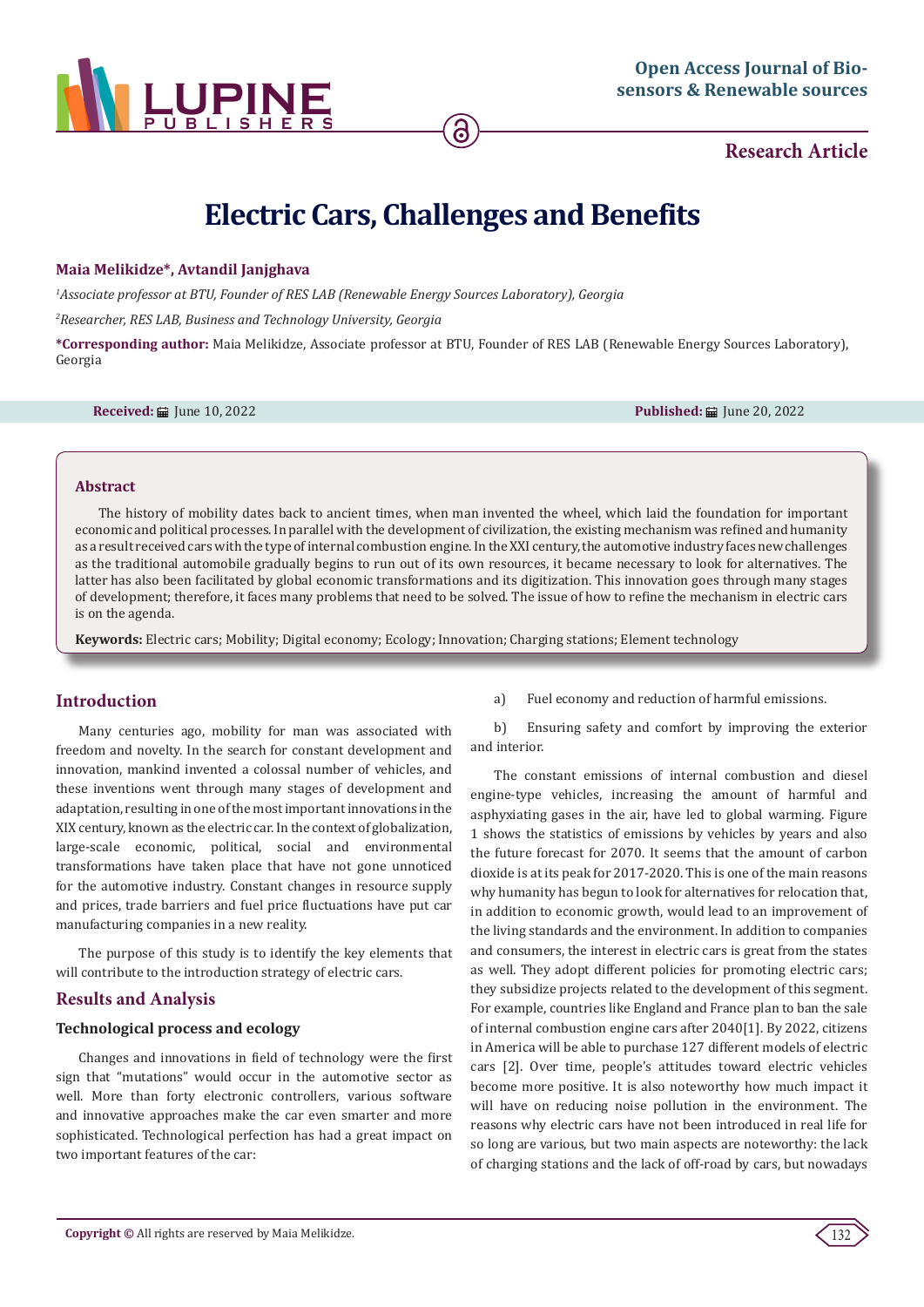these obstacles are slowly disappearing, since the infrastructure is improving.



**Figure 1:** Global  $CO<sub>2</sub>$  emission according to vehicles, sustainable development scenario 2000-2070 years. Source: International Energy Agency.

In order to fully replace petrol and diesel cars with electric cars, it is necessary to refine the battery and its systems. The above component is being studied and improved. The automotive industry nowadays has several types of battery that can be used in automobiles. The following types of batteries are noteworthy [3]:

- a) Lead-acid batteries (Pb-PbCO2)
- b) Nickel-cadmium batteries (Ni-Cd)
- c) Zinc-bromine batteries (Zn-Br2)
- d) Sodium chloride and nickel batteries (NA-NiCl)
- e) Sodium sulfur batteries (Na-S)
- f) Lithium-ion batteries (Li-Ion)

In order to compete with cars with an internal combustion engine type, the electric vehicle battery system needs to pass many exams.

#### **Smart city and its infrastructure**

In addition to battery optimization, one of the most important issues for electric cars is the infrastructure and the regulation of its characteristics. In order to popularize this type of cars, the charging system needs to be simple, fast and high quality, which provides long distance travel with less time costs. When it comes to charging systems, it is necessary to mention types of power:

- a) Direct current
- b) Alternating current

The commercial success of electric cars, of course, depends on the improvement of the infrastructure. No one wants to replace a traditional car if the charging stations are not in order, because for consumers, electric cars, in addition to being environmentally friendly, should be associated with comfort and a step forward in the field of mobility; Infrastructure needs to be strategically allocated in order customers to be satisfaction. The charging method that is most widely used today is home-installed charging

devices that offer users slow charging, although this is not enough for the system digitalization.

There is an active debate nowadays about what the charging infrastructure of the future should look like, as the commercialization of electric cars depends on the reliability and speed of the charging devices. Various charging offers are considered:

Plug-in Charging, which is the most common method. Despite its scale, charging a car battery with this method is associated with certain difficulties, such as time consumption as well as lack of charging stations.

b) Wireless Charging, which envisages charging the car battery in a contactless way. When using this method, the car is charged with the help of electromagnetic field, however this method is new and its use in real life is still in process.

c) Battery swapping, which envisages charging a car by replacing a new battery. Of course, such a methodology is fast, but its disadvantage is that the battery has to be replaced at special stations, which is a rarity today.

When talking about the challenges of a charging infrastructure, it needs to be considered from both the manufacturer and the consumer sides; Cooperation is necessary, otherwise failure of this project will be inevitable; Properly considering issues such as the location of charging stations, availability, what payment methods will be, charging fees, how infrastructure will be managed, etc. will play a critical role. Smart cities are one of the most important and large-scale topics in the digital economy. It envisages smart governance, economics, mobility, education, and so on. The development of technology and the rise of urbanization have created a new puzzle for people, particularly how to create a new "ecosystem" and its management, and the optimal solution to this problem has been found in smart cities and smart technologies. The development of the Internet and technology has led to the development of projects such as smart grids, which facilitates smart and economic distribution of electricity. The blockchain system, artificial intelligence and the Internet play a big role in these processes. With the help of smart grids, it is possible to establish a sustainable power system with the participation of numerous applications and sensors to ensure proper data processing and optimization of electrification.

Smart grids, unlike the standard electrification system, use a radically different approach. With the standard approach the user only consumes the resource and in return for this resource he pays the fee, while with the smart approach the user not only consumes electricity but also participates in the utilization of the grid. Utilization involves both the consumption of electricity and its transmission to the grid, and the electric vehicle contributes to this process, as its elements are arranged not only for consumption but also for the accumulation of energy and, if necessary, for delivery. There is a kind of cooperation between smart grids and electric cars, for the integrity of the system.